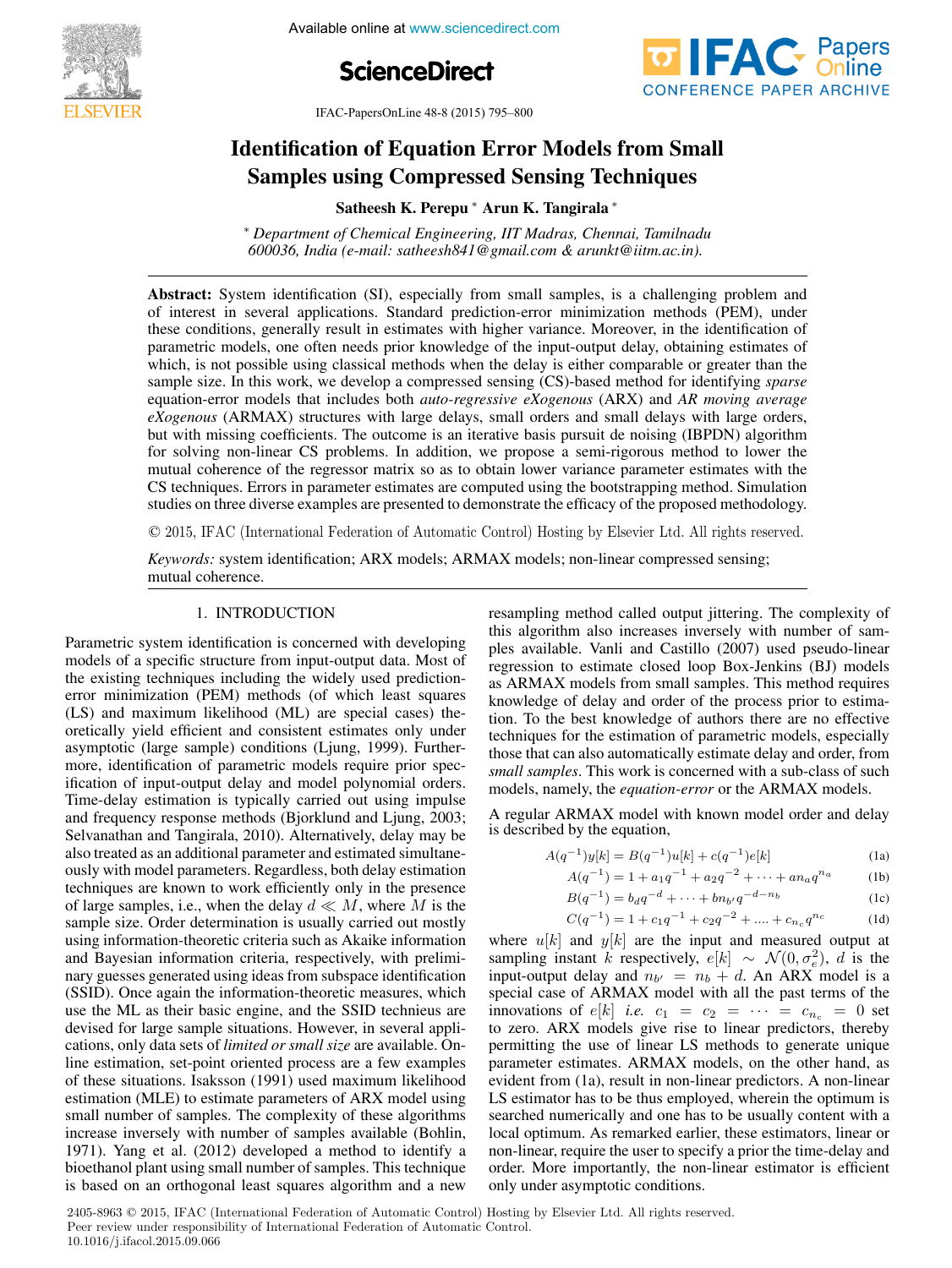The objective of this work is to present an effective and practically elegant method for identification of *sparse* ARMAX models from *small samples* using the ideas of CS (Donoho, 2006), while automatically determining the delay and order of the model. The term "small" especially refers to the case of  $d \gg M$ , or in general,  $\dim(\theta) + d \gg M$  with the additional requirement that  $\theta$  is sparse. The *key idea* is to recognize that a regular ARMAX model structure with known delay and order manifests as a *sparse* ARMAX model when the same are unknown, especially when the delays are large. Referring to (1a), when the delays and orders are unknown, all inputs beginning from  $u[k - 1]$  and outputs up to a remote past have to be included, thereby increasing the size of the parameter vector. However, the augmented parameter vector, call it  $\theta_s$  (see (15)), is *sparse*, i.e., contains several zero-valued entries with only a few non-zero parameters. Thus, systems described by lowerorder, large delay, ARMAX models with unknown delays and orders manifest as *sparse* ARMAX processes. Further mathematical formalities are presented in §3.

This paper presents an iterative BPDN (IBPDN) approach to estimate parameters of *sparse* ARMAX models, alternatively, those of regular ARMAX models without the prior knowledge of delay and order, from small samples, using the ideas of CS. It may be remarked that we are essentially dealing with an *underdetermined* problem. See §2 for a brief review of the linear CS optimization problem and the BPDN algorithm.

The idea of using CS techniques in system identification is relatively new, while that of estimating sparse parameter vectors has been around a little longer with both areas of research being highly active (Sanandaji et al., 2011; Ljung et al., 2011; Ozay et al., 2011). Sparsity requirements (on parameters) in system identification have been imposed usually from a regularization viewpoint, but still in the presence of large samples. The small sample case has been studied predominantly by Sanandaji et al. (2011) to estimate ARX models for linear time-invariant (LTI) and piecewise continuous linear time-varying (LTV) systems without the knowledge of delay and order, from few observations. However, the development is restricted to *deterministic* systems only. Moreover a block sparse structure of the signal is assumed in the algorithm. A few other limitations also exist, as explained below. Identification of ARMAX models using CS ideas can be viewed as solving non-linear CS problem. In nonlinear CS problem, the measurements are assumed as non-linear projections of sparse vector. Blumensath (2013) linearised the non-linear function around the sparse vector at every iteration to arrive at the solution.

The success of the proposed IBPDN algorithm rests on two important factors, namely, the *mutual coherence* of the regressor matrix, which can be loosely interpreted as the *orthogonality* of the matrix and (ii) the *sparsity of the initial conditions*. The prominence of the first factor arises from a theoretical result in CS literature, which states that for perfect recovery of sparse signals from measurements, it is necessary to have the mutual coherence of the so-called *dictionary* (in system identification, this dictionary is the regressor matrix, see §3) remain below a certain bound. In this context, Sanandaji et al. (2011), through simulation studies, determine that the impact of high mutual coherence is not as serious as theory suggests it to be. However, it remains a fact that the error bounds decrease with the lowering of mutual coherence, and therefore it is imperative that the regressor matrix have as low as mutual coherence. Furthermore the observation by Sanandaji et al. (2011)

is based on simulation studies and not rigorously conclusive. In this respect, Sanandaji et al. (2011) suggest a pre-filtering based technique for reducing mutual coherence. The method is, however, not effective in the sense that the coherence of the pre-filtered regressor matrix is much higher than the required theoretical bound. In the current work, a method based on an optimal scaling of the regressor matrix is proposed to lower the mutual coherence of the regressor matrix.

The initial conditions required for the identification of the sparse ARMAX model using the proposed algorithm are generated by solving a sparse pseudo-linear regression problem, followed by an iterative optimization of the same to finally generate a sparse set of initial conditions. The case studies in §5 demonstrate the efficacy of this approach. Finally, the convergence of the proposed algorithm is studied, albeit through simulations. A theoretical study of convergence involves a very rigorous study, which is beyond the scope of this paper. The error decay rates across iterations hold promise for the convergence of the proposed algorithm.

To summarize the novelty of this work, we present IBPDN algorithm for the estimation of ARMAX models from small samples with unknown delays and orders and an optimal scaling or transformation method for the reduction of mutual coherence. An added advantage of the proposed method over the method proposed in Blumensath (2013) is that the iterative update of initial guess to ensure sparser solution. The foregoing discussion establishes the significance of the novelty.

The rest of the paper is organized as follows. The necessary essentials of compressed sensing are reviewed in Section 2. Section 3 presents the proposed algorithm for identification of equation error models from small samples. The transformation method for reducing mutual coherence of the regressor matrix is discussed in Section 4. Results from simulation studies are presented in Section 5. The paper closes with a few concluding remarks in Section 6.

## 2. FOUNDATIONS OF COMPRESSED SENSING

One of the main problems of interest in the compressed sensing literature is to recover N observations of a signal  $x[k]$  from its M random measurements  $(M \ll N)$ , call it  $y[k]$ , under the premise that  $x[k]$  is K-sparse (number of non-zeros) ( $K <$ M) in some basis space Donoho (2006). The measurement vector  $y[k]$  can be in the same domain as that of  $x[k]$ , for e.g., randomly subsampled  $x[k]$ , or in some other transformed domain. Formally,

$$
y = \Pi x, \text{ and } x = \text{Bs}
$$
 (2)

$$
\implies y = As \tag{3}
$$

where  $\Pi$  is  $M \times N$  measurement matrix (when y is subsampled x, it consists of ones and zeros),  $s \in \mathbb{R}^{N \times 1}$  is the sparse representation of x in some *sparsifying* basis space defined by the matrix **B**. In (3), the matrix  $A = \Pi B$  is said to be the *dictionary* for y, which may be known a priori (fixed) or unknown (adaptive). The goal in compressed sensing is to recover x by first estimating the sparse representation s given A or simultaneously along with A when it is unknown (Perepu and Tangirala, 2013).

An N-long vector s is said to be sparse if the number of non-zero elements in s is less than the number of zero-valued elements. There exist several measures of sparsity. See Hurley and Rickard (2009) for a comprehensive study of different sparsity measures. The zero-norm of a vector, given by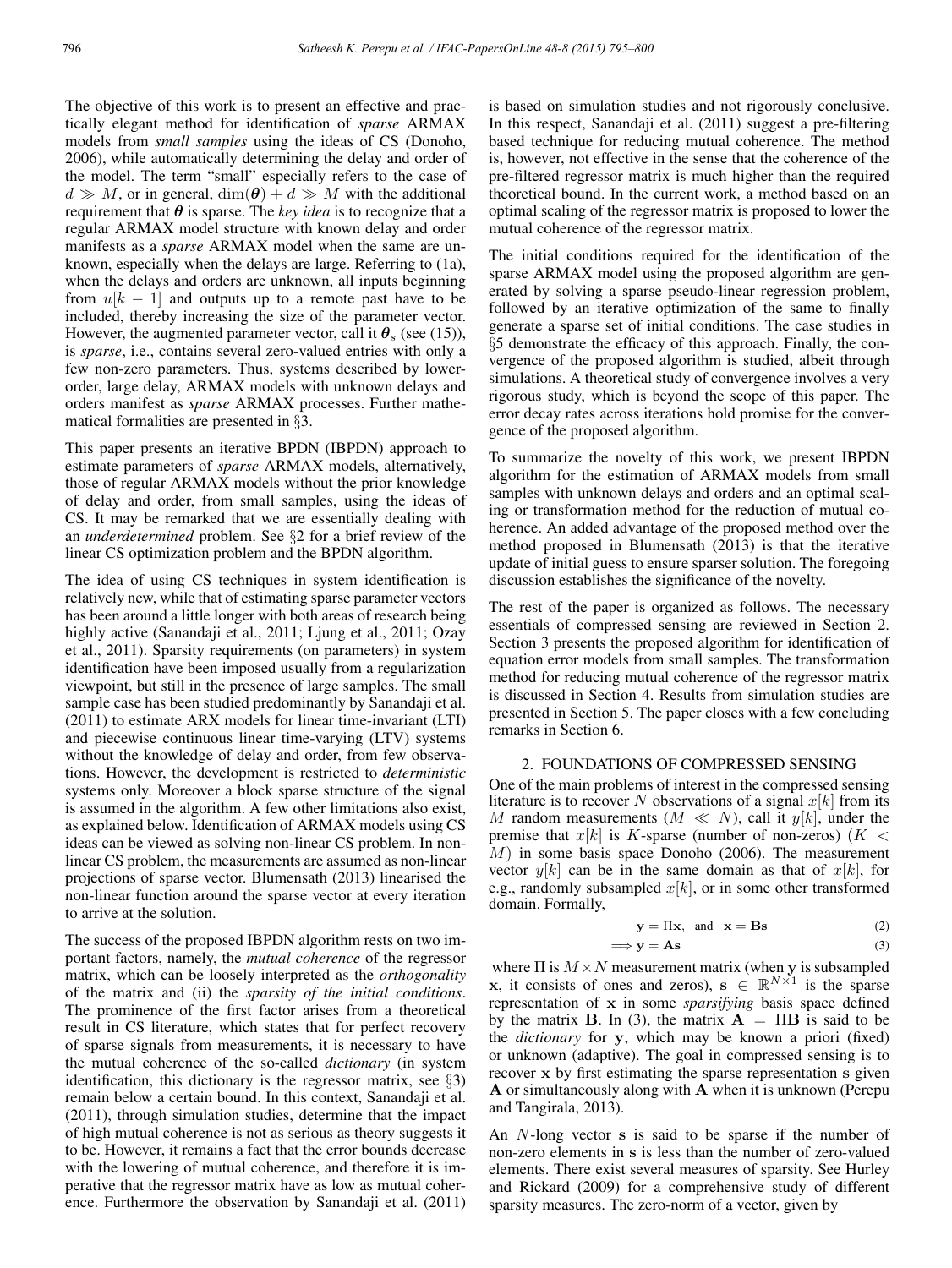$$
||\mathbf{s}||_0 = \dim\{i|s_i \neq 0\}
$$
 (4)

is frequently used in the CS literature as a measure of sparsity.

If the dictionary  $\bf{A}$  is known a priori, the sparse representation s is recovered by solving the optimization problem

$$
\min_{\mathbf{s}} ||\mathbf{s}||_0 \text{ subject to } \mathbf{y} = \mathbf{A}\mathbf{s} \tag{5}
$$

However, the problem is non-convex and NP-hard. A widely used alternative is to replace with a convex 1-norm optimization to solve (3), as put forth by Donoho (2006):

$$
\min_{\mathbf{s}} ||\mathbf{s}||_1 \text{ subject to } \mathbf{y} = \mathbf{A}\mathbf{s} \tag{6}
$$

Candès (2008) proved that the zero-norm solution equals 1norm solution as long as A satisfies what is known as the Restrictive Isometric Property (RIP), given by

$$
(1 - \delta) ||\mathbf{s}||_2^2 \le ||\mathbf{A}\mathbf{s}||_2^2 \le (1 + \delta) ||\mathbf{s}||_2^2 \tag{7}
$$

It is difficult to verify RIP property in practice. Elad (2010) replaced RIP with a weaker condition based on *mutual coherence*. The mutual coherence of matrix  $X = [\mathbf{x}_1 \ \mathbf{x}_2 \ \cdots \ \mathbf{x}_p]$  is given by

$$
\mu(\mathbf{X}) = \frac{1}{p} \max_{i \neq j} \frac{\left| \mathbf{x}_i^T \mathbf{x}_j \right|}{\left| \left| \mathbf{x}_i \right| \right|_2 \left| \left| \mathbf{x}_j \right| \right|_2} \tag{8}
$$

where  $\|\cdot\|_2$  is the standard 2-norm. The mutual coherence of any matrix always satisfies  $1/\sqrt{p} \le \mu(X) \le 1$ ; see (Romberg, J. and Wakin, 2007). In order to guarantee recovery of the sparse vector, the mutual coherence of the dictionary A should be as low as possible (Elad, 2010). The precise requirement is that at least  $K$  columns of  $A$  be orthogonal. In this respect mutual coherence is a conservative measure, *i.e.*, it need not be zero for guaranteed recovery but should be bounded above, see (24) in Section 4.

Note that the above definition of mutual coherence is valid for only deterministic matrices. In applications to (linear) system identification problems, the matrix  $\bf{A}$  is the regressor matrix Φ while s is the sparse parameter vector (see Section 3). In most cases, the regressor matrix contains lagged measurements which have errors in them. Thus, strictly speaking, the definition of mutual coherence in (8) cannot be used as is. In this work, nevertheless with some abuse of definition, we apply it as is to the regressor matrix. A study concerning the extension of mutual coherence definition to the class of stochastic matrices is underway. For now, (8) may be treated as an estimate of the "true" mutual coherence matrix.

There exist two classes of algorithms to solve (6) (Elad, 2010). One class is that of greedy algorithms and other comprises iterative algorithms. Greedy algorithms include orthogonal matching pursuit (OMP), block-OMP, *etc*, while the iterative algorithms include least absolute shrinkage and selection operator (LASSO), basis pursuit (BP), basis pursuit de noising (BPDN), *etc*. Among these the widely used techniques to solve (6) are the LASSO and BPDN. We choose to employ the BPDN in this work due to its robustness (to noise) property. Another advantage is that even when s is not sufficiently sparse, y can be approximated with a small error. In BPDN (6) is solved as

$$
\min_{\mathbf{s}} ||\mathbf{s}||_1 \quad \text{such that } ||\mathbf{y} - \mathbf{A}\mathbf{s}||_2^2 \le \zeta \tag{9}
$$

where  $\zeta$  is a small non-zero value. There are several flavours of the BPDN algorithm. The spectral gradient-based BPDN (SPG-BPDN) is used in this work.

#### 3. PROPOSED IBPDN ALGORITHM FOR SI

The ARMAX model in (1a) can be written as

where

$$
\varphi[k] = \begin{bmatrix} y[k-1] & y[k-2] & \cdots & y[k-n_a] \\ u[k-d] & u[k-d-1] & \cdots & u[k-n_b-d] \\ e[k-1] & e[k-2] & \cdots & e[k-n_c] \end{bmatrix}^T \in \mathbb{R}^{n_a + n_b + n_c \times 1}
$$

 $y[k] = \boldsymbol{\varphi}^T[k]\boldsymbol{\theta} + e[k]$  (10)

$$
\boldsymbol{\theta} = \begin{bmatrix} a_1 & a_2 & \cdots & a_{n_a} & b_d & b_{d+1} & \cdots & b_{n'_b} \\ c_1 & c_2 & \cdots & c_{n_c} \end{bmatrix}^T \in \mathbb{R}^{n_a + n_b + n_c \times 1}
$$

and  $e[k] \sim \text{GWN}(0, \sigma_e^2)$ . In the rest of this sequel, we shall refer to (10) as  $ARMAX(n_a, n_{b'}, n_c, d)$  model where d is the unknown input-output delay the existence of which implies  $b_0 = b_1 = \cdots = b_{d-1} = 0.$ 

The goal of system identification is to identify the  $(n_a + n_{b'} +$  $n_c$ ) × 1 parameter vector  $\theta$  using M consecutive observations of output y for a specified  $n_a$ ,  $n_c$  and d. Taking M consecutive measurements and putting them in the vector form gives

where

$$
\mathbf{y} = \begin{bmatrix} y[k_0] & y[k_0+1] & \cdots & y[k_0+M-1] \end{bmatrix}^T
$$
 (12a)

 $y = \Phi \theta + e$  (11)

$$
\Phi = \left[\varphi^T[k_0] \; \varphi^T[k_0+1] \; \cdots \; \varphi^T[k_0+M-1] \right]^T \qquad (12b)
$$

$$
\mathbf{e} = [e[k_0] \ e[k_0 + 1] \ \cdots \ e[k_0 + M - 1]]^T \tag{12c}
$$

where  $k_0 \geq 0$  is a suitable starting sample determined by the values of  $n_a$ ,  $n_c$  and d.

When  $n_a, n_b$  and d are known / specified, the parameter vector  $\theta$  can be solved by well-established methods such as pseudolinear regression, Gauss-Newton method, or a PEM method. As remarked in §1, it is possible to obtain these estimates efficiently from large samples, typically through non-parametric and information-theoretic methods. However, when the delays are large and/or that the orders are high, but with missing coefficients, classical methods fail. Thus, we are forced to jointly estimate the much longer (than  $\theta$ )  $P \times 1$  parameter vector  $\theta_s$ ,

$$
\boldsymbol{\theta}_s = \begin{bmatrix} a_1 & a_2 & \cdots & a_{n_a} & a_{n_a+1:N_a} \end{bmatrix} \tag{13}
$$

$$
b_{0:d-1} \ \ b_d \ \ b_{d+1} \ \cdots \ b_{n'_b} \ \ b_{n'_b+1:N_b} \tag{14}
$$

$$
c_1 \ c_2 \ \cdots \ c_{n_c} \ c_{n_c:N_c} \bigg]^T \in \mathbb{R}^{N_a + N_b + N_c \times 1} \tag{15}
$$

where  $a_{n_a+1:N_d}$ ,  $b_{0:d-1}$ ,  $b_{n'_b+1:N_b}$  and  $c_{n_c+1:N_c}$  are all *truly zero-valued* parameters. Therefore, the true  $\theta_s$  is *sparse*, as indicated below:

$$
\boldsymbol{\theta}_s = \begin{bmatrix} a_1 & a_2 & \cdots & a_{n_a} & \mathbf{0} & b_d & b_{d+1} & \cdots & b_{n'_b} & \mathbf{0} & \cdots & (16) \end{bmatrix}
$$

$$
c_1 \ c_2 \ \cdots \ c_{n_c} \ \mathbf{0} \bigr]^T \in \mathbb{R}^{N_a + N_b + N_c \times 1} \tag{17}
$$

In practice, this is ensured by choosing such that  $(P - M) \gg$ M, where  $P = N_a + N_b + N_c$ . It is important to note that there is a corresponding increase in the size of Φ. Denoting the new matrix by  $\Phi_s$ , we have

$$
y = \Phi_s \theta_s + e \tag{18}
$$

The problem statement is now as follows. Given M observations of input-output data,  $M \ll P$ , the goal is estimate the sparse vector  $\theta_s$ . Once  $\theta_s$  is estimated, it is easy to extract  $\theta$ . If the regressor matrix  $\Phi_s$  is known, then the problem simplifies to a regular CS problem, and a BPDN algorithm can be employed to recover the sparse  $\hat{\theta}_s$ . This is the case of estimating a sparse ARX model. Table 1 outlines the algorithm. Note that the algorithm involves the determination of a pre-filtering matrix T introduced for the purpose of reducing mutual coherence. Section 4 presents means of determining this matrix. In addition, the last step computes the significance levels for the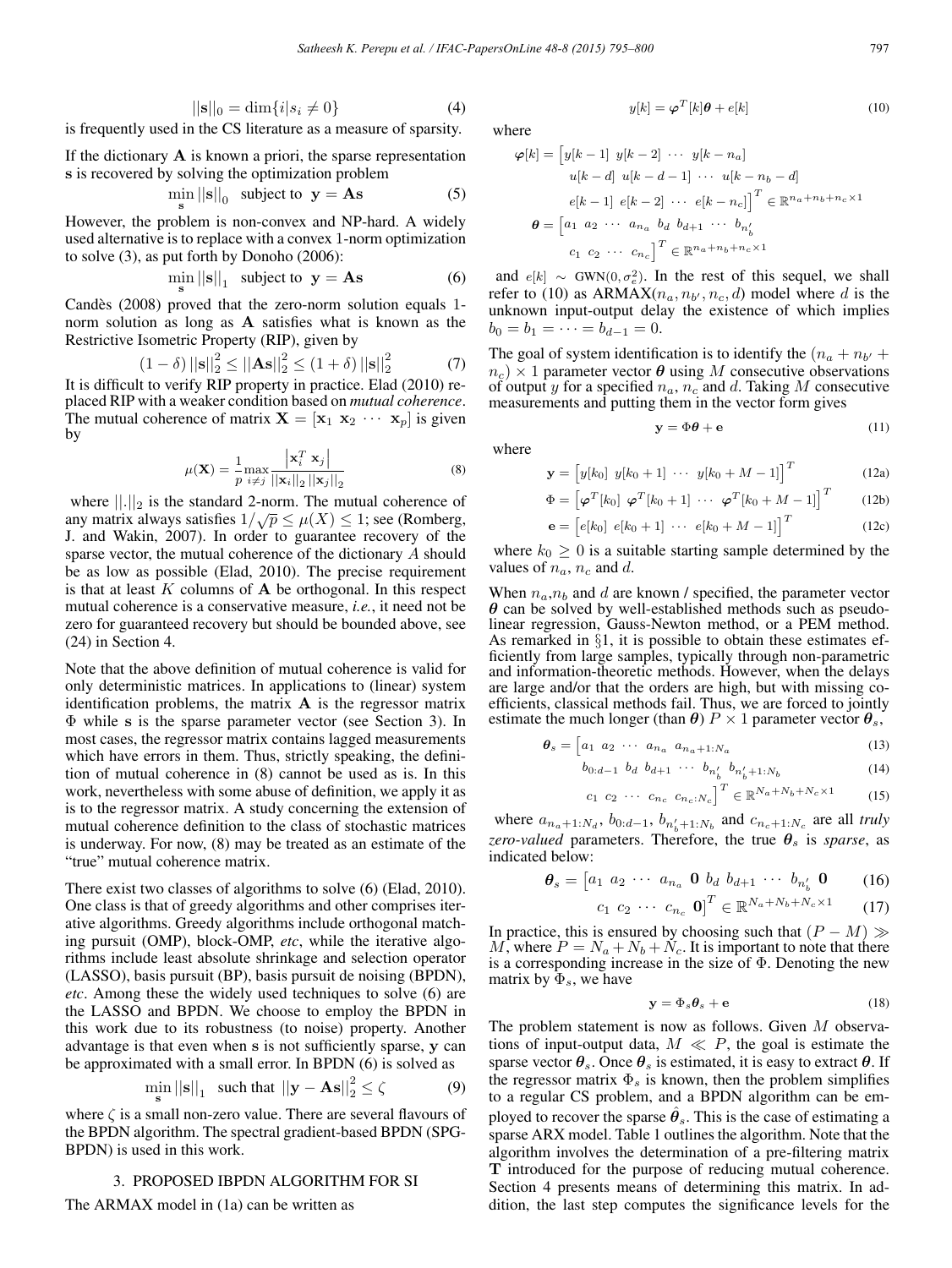obtained parameter estimates using the bootstrapping method for dynamic processes (Efron and Tibshirani, 1993).

Turning to the focal problem of this work, which is that of estimating ARMAX models, we note that the regressor matrix in (18) is unknown - rather an implicit function of  $\theta_s$ . Therefore, a non-linear optimization problem is involved, for which we propose the IBPDN algorithm, wherein at each iteration, we solve a BPDN algorithm to ensure sparse increments. Naturally this has to be complemented by a sparse initial guess, a method for which is described later.

The proposed IBPDN method sets up an iterative algorithm for the parameter estimate:

$$
\hat{\boldsymbol{\theta}}_{j}^{(i+1)} = \hat{\boldsymbol{\theta}}_{j}^{(i)} + \gamma \triangle \boldsymbol{\theta}
$$
\n(19)

where the user-specified parameter  $\gamma$  controls the convergence rate (Nocedal and Wright, 1999). In this work, we set  $\gamma = 0.2$ based on experience. Note that for simplicity we have dropped the subscript s on  $\theta$ , which shall be followed for the rest of this article.

The update  $\triangle \theta$  is now computed using the standard BPDN algorithm so as to obtain sparse increments. Assume an initial value for  $\hat{\theta} = \theta_j^{(i)}$ , where j keeps track of the iteration for initial guess, while the superscripts keeps track of the iterations in (19) for a given guess. Thus,  $j = 1$  corresponds to the *first* initial guess and  $i = 1$  corresponds to the first iteration for (19). Compute prediction errors  $\epsilon$  using the initial model. For a fixed  $i$ , the following equation is solved using BPDN algorithm at each iteration of the algorithm:

$$
\min_{\triangle \theta} ||\triangle \theta||_1 \text{ subject to } ||\boldsymbol{\epsilon} - \boldsymbol{\Psi} \triangle \theta||_2^2 \le 0.001 \qquad (20)
$$

where Ψ is gradient of predictor equation *w.r.t* parameter vector. For ARMAX models, gradient of the predictor equation is the filtered regressor matrix Φ.

$$
\Psi = \frac{1}{C(q^{-1})} \Phi
$$
 (21a)

where 
$$
C(q^{-1}) = 1 + c_1 q^{-1} + c_2 q^{-2} + c_3 q^{-3} + \dots + c_{n_c} q^{-n_c}
$$
 (21b)

Update  $\theta_j^{(i+1)}$  as per (19). The above mentioned steps are repeated until convergence criteria chosen for parameter vector. The convergence criteria in this paper is considered to be

$$
\left| \left| \hat{\theta}_j^{(i+1)} - \hat{\theta}_j^{(i)} \right| \right|_2 < \zeta_1 \tag{22}
$$

where  $\zeta_1$  is the standard user-defined parameter determining the trade-off between time taken for convergence and final error achieved. The value of  $\zeta_1$  is chosen to be 0.01 in this paper. Once the algorithm converges for a fixed j to  $\theta_i$ , the algorithm is again run for an another initial condition and  $j \rightarrow j + 1$ .

$$
\pmb{\theta}_{j+1}^{(1)} = \hat{\pmb{\theta}}_j - \pmb{\theta}_j^{(1)}
$$

The above described steps are repeated until the following criteria satisfied

$$
\left| \left| \hat{\theta}_{j+1}^1 - \hat{\theta}_j^{(1)} \right| \right|_2 < \zeta_2 \tag{23}
$$

where  $\zeta_2$  is also user-defined parameter which is to be chosen on guidelines of  $\zeta_1$ . The first initial guess is obtained using the pseudo-linear regression (PLR). To generate the prediction errors for the PLR method, a suitable sparse ARX model is fit to the data.

In passing, we may remark that we have not explicitly indicated the mutual coherence reduction (of the predictor gradient) step in the ARMAX model estimation, but it can be included in the same way as indicated for the ARX model.

# Table 1. Algorithm for identification of ARX models from small samples

- 1. For a specified P, set up the regressor matrix  $(\Phi)$  according to (18).
- 2. Compute the optimal transformation matrix  $T$  that minimizes the mutual coherence  $\mu(\mathbf{T}\Phi_s)$  by solving (26).
- 3. Solve for sparse  $\theta$  using BPDN algorithm. The optimization problem is given by

 $\min_{\mathbf{\theta}}$   $||\mathbf{\theta}||_1$  subject to  $||\mathbf{Ty}-\mathbf{T}\Phi\mathbf{\theta}||_2^2 \leq \epsilon$ θ

4. Obtain the significance limits of  $\hat{\theta}$  using the bootstrapping method (Efron and Tibshirani, 1993).

|            |  |  |  | Table 2. IBPDN algorithm for estimation of AR- |  |  |
|------------|--|--|--|------------------------------------------------|--|--|
| MAX models |  |  |  |                                                |  |  |

Initialize  $j = 1, i = 1$ 

- 1. Calculate the initial value for  $\hat{\theta}_j^{(i)}$  using PLR
- 2. Compute prediction errors  $\epsilon$  for the model having parameter vector  $\hat{\theta}_j^{(i)}$
- 3. Solve for  $\triangle \theta$  using (20)
- 4. Update  $\theta_j^{(i+1)}$  using the following formula

$$
\hat{\boldsymbol\theta}_j^{(i+1)}=\hat{\boldsymbol\theta}_j^{(i)}+\gamma\triangle\boldsymbol\theta
$$

5. Repeat steps 2-5 untill convergence condition satisfied

$$
\left|\left|\hat{\theta}_j^{(i+1)}-\hat{\theta}_j^{(i)}\right|\right|_2<\zeta_1
$$

6. Repeat the above steps for the new initial condition  $\hat{\theta}_{j+1}^{(1)}$  until it satisfies

$$
\left|\left|\hat{\theta}_{j+1}^{(1)}-\hat{\theta}_{j}^{(1)}\right|\right|_{2}<\zeta_{2}
$$

# 4. REDUCING MUTUAL COHERENCE OF MATRIX Φ As described in §2, the guaranteed unique solution of (6)

depends on the mutual coherence of regressor matrix Φ. For recovery algorithms like OMP and BP the upper bound on mutual coherence is given by

$$
\mu(\Phi) \le \mu_U(\Phi) = \frac{1}{2K - 1} \tag{24}
$$

where  $K$  is the sparsity index of the sparse vector as before. When  $K = 1$ , it is sufficient to have  $\mu < 1$ , with  $K = 2$ , to have  $\mu < 1/3$  and so on. Stated other way, a smaller coherence of the regressor matrix facilitates recovery of signals with lower sparsity, *i.e.*, more non-zero elements. The mutual coherence of a matrix A is a measure of the correlation between columns of **A**. Therefore, when **A** is orthogonal  $\mu(A)=0$  and vice versa. In SI applications,  $\mathbf{A} = \Phi$  and as remarked earlier, the mutual coherence of  $\Phi$  can be usually quite high due to its composition given in (12c).

In this paper, we propose a method to decrease mutual coherence of regressor matrix. The aim is to determine a premultiplying matrix **T** of order  $M \times M$  such that obtained matrix TΦ has a mutual coherence *as low* as possible. Then, (11) transforms to

$$
T^*y = T^*\Phi\theta + T^*e \tag{25}
$$

where  $T^*$  emerges from the optimization

$$
\mathbf{T}^* = \arg \ \min_{\mathbf{T}} f(\mathbf{T}) \quad \text{such that} \ \ f(\mathbf{T}) \ge \mu(\mathbf{T}\Phi) \tag{26a}
$$

where 
$$
f(\mathbf{T}) = ||\mathbf{T}'\mathbf{T} - \mathbf{I}_{m \times m}||_F^2
$$
 (26b)

The above equation ensures the lowering of mutual coherence along with the orthogonalization of matrix T. The advantage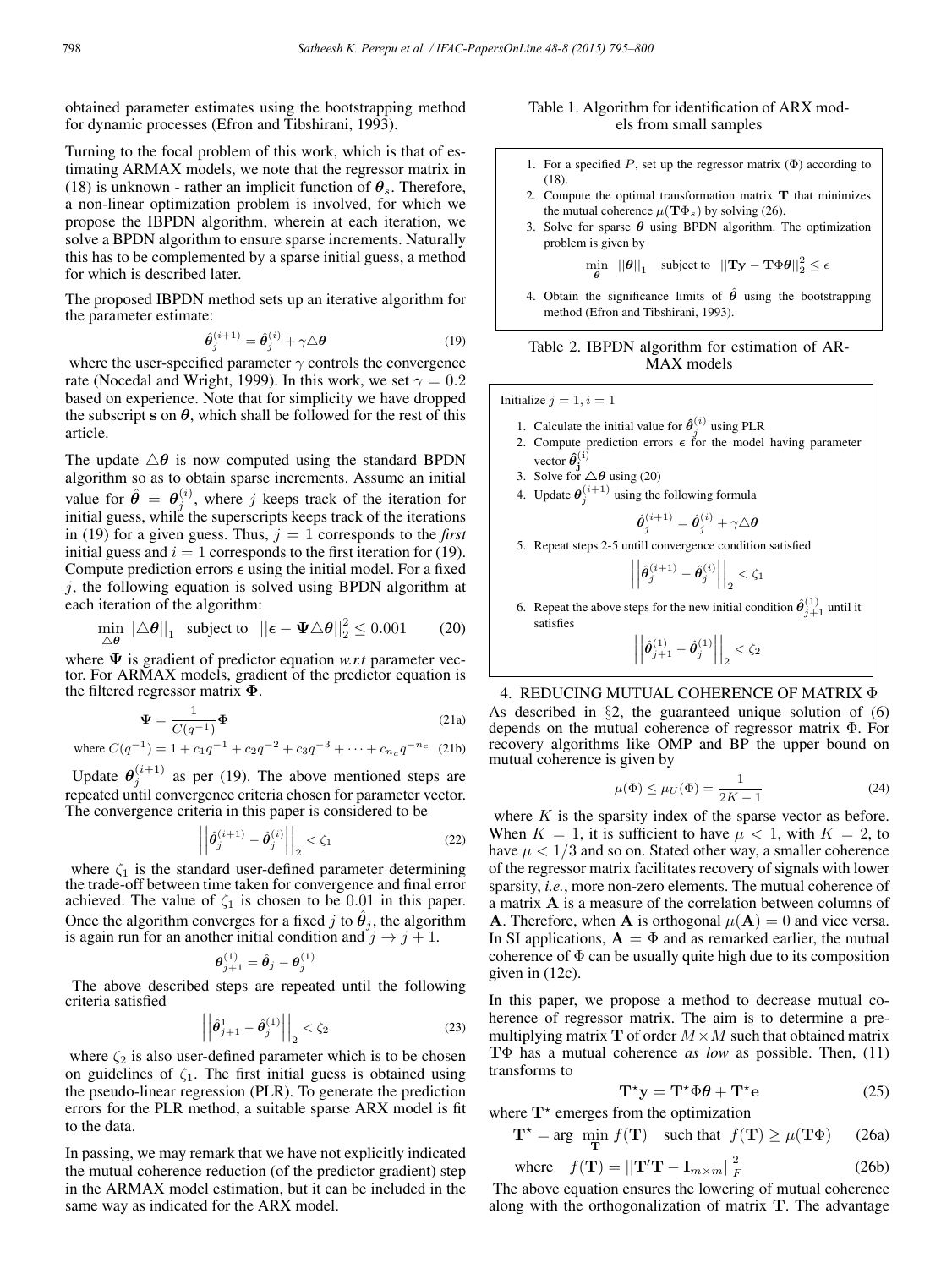is that the properties of vector Te in (25) is same as properties of e in (12c). Notice from (25) that the functional relationship is preserved, i.e., the same  $\theta$  relates the transformed variables. These observations are similar to those witnessed with the use of pre-filters in classical identification. In fact the approach followed in (25) is a generalization of the pre-filtering concept in identification, where it is necessary to apply the same pre-filter to both input and output to preserve the functional relationship. Sanandaji et al. (2011) apply the pre-filtering idea, but with no explicit control on mutual coherence and consequently not necessarily satisfying (24).

A numerical optimizer (such as *fmin* in MATLAB<sup>®</sup>) is used to determine the optimal T. The *idea of using optimization here is not to find explicitly the minimum value of the function, but rather to obtain a local minimum that can lower the mutual coherence to a reasonable value.* In this sense, (26) is a nonconvex problem that defeats the purpose of 1-norm minimization in the CS arena, but we are not truly interested in the global optimum.

With an optimal  $T$  in hand, the optimization problem in  $(9)$  is solved in the transformed space:

$$
\min_{\theta} ||\theta||_1 \quad \text{such that } ||\mathbf{T} \mathbf{y} - \mathbf{T} \Phi \theta||_2^2 \le \epsilon \tag{27}
$$

The estimate of matrix T depends on the initial guess. Hence the proposed algorithm is tried for different initial values of T and considerable reduction of mutual coherence is observed when  $\mathbf{T}^{(0)} = \mathbf{I}_{M \times M}$  even when other choices of  $\mathbf{T}^{(0)}$  produced lower initial values of mutual coherence. The causes underlying this observation are presently under study.

The proposed method for reducing mutual coherence is tested on an arbitrary  $20 \times 40$  matrix  $\Phi$  with a mutual coherence value of 0.842. Solving the optimization problem in (26) with the initial guess set to identity the mutual coherence decreased to 0.045 suggesting that this method is effective in reducing mutual coherence of the matrix.

#### 5. SIMULATION RESULTS

The proposed algorithm is tested on three simulated examples as presented below. Signal to noise ratio (SNR) is maintained at 10 for all the examples.

#### *5.1 Example* 1

Consider a 2-parameter ARX(40, 40) data generating process given in (28) below.

$$
y[k] = 0.4y[k - 40] + 0.6u[k - 40] + e[k]
$$
 (28)

The objective is to identify a very high-order sparse system from 50 measurements using the proposed algorithm, without the knowledge of delay and order of the process. The regressor matrix  $\Phi_s$  is constructed from 40 past outputs and 40 past inputs. The mutual coherence of  $\Phi_s$  is lowered using the method discussed in §4. The true parameter vector should have nonzero values only at locations  $l = 40, 80$ .

A stem plot of the estimated parameter vector is shown in Figure  $1(a)$ . From the plot, only two parameter values are nonzero corresponding to the equation given in (28). Variability in parameter estimates are calculated from 1000 bootstrap simulations and are reported below each estimated value of the parameter.The identified system is given by

$$
\hat{y}[k] = \underset{\pm 0.0341}{0.371} y[k - 40] + \underset{\pm 0.014}{0.587} u[k - 40]
$$

which is in close agreement with the true process. To show the effect of mutual coherence on solution obtained by solving



Fig. 1. Parameter estimates obtained using proposed algorithm

(11), the model identified *without* lowering mutual coherence of the regressor matrix is reported below:

$$
\hat{y}[k] = \underset{\pm 0.0514}{0.37} y[k - 40] + \underset{\pm 0.022}{0.564} u[k - 40]
$$

For comparison purposes, estimates obtained from conventional LS technique with a pre-specification of the true model structure (order and delay) are reported below.

$$
\hat{y}[k] = \underset{\pm 0.0541}{0.371} y[k - 40] + \underset{\pm 0.026}{0.589} u[k - 40]
$$

The superiority of the proposed method is thus demonstrated for this example.

In the remaining two examples, the parameters of the model are obtained from 50 samples of data while *the regressor matrix consists of past ten outputs, current input and past ten inputs and past ten innovations, i.e., of dimension*  $19 \times 31$ . Note that the number of past outputs / inputs / innovations (ten here) is not a rigid choice. The initial value for the proposed algorithm is obtained from PLR method described in §3. Owing to the difficulty associated with the variability of parameter estimates obtained using current algorithm, the variance has not been reported for the following examples.

#### *5.2 Example* 2

Consider a three-parameter  $ARMAX(1, 1, 1)$  data generating process described by

$$
A(q^{-1}) = 1 + 0.75q^{-1}, B(q^{-1}) = 0.6q^{-1}, C(q^{-1}) = 1 - 0.7q^{-1}
$$

The model is simulated to generate 50 samples of data using a band-limited PRBS input. The proposed algorithm is used to estimate parameters of the simulated model. In addition the mutual coherence of the regressor matrix is lowered by using the method discussed in §4. For the sparse parameter vector  $\theta_s$ , only three (the first, twelfth and twenty-second) values are nonzero. A stem plot of  $\hat{\theta}_s$  is shown in Figure 1(b).

From the plot, only three values are significant values, suggesting a 3-parameter ARMAX model. The model identified using proposed algorithm is thus,

$$
\hat{A}(q^{-1}) = 1 + 0.748q^{-1}, \ \hat{B}(q^{-1}) = 0.55q^{-1}, \ \hat{C}(q^{-1}) = -0.675q^{-1}
$$

A plot of the error obtained using proposed algorithm across iterations is shown in Figure 2(a). The plots are arranged from top to bottom with ascending order of iteration. From the plots it is evident that the algorithm converges quickly as the initial value is refined each time, which is shown in Figure 2(b). The graphs are arranged in same way as that of Figure  $2(a)$ where the topmost one corresponds to the initial value obtained through the PLR method. From the plot, it is clear that the the parameter vector obtained after third iteration is close to the true parameter vector.

The model obtained using the proposed algorithm is in comparison with the true model. Hence the proposed algorithm can be